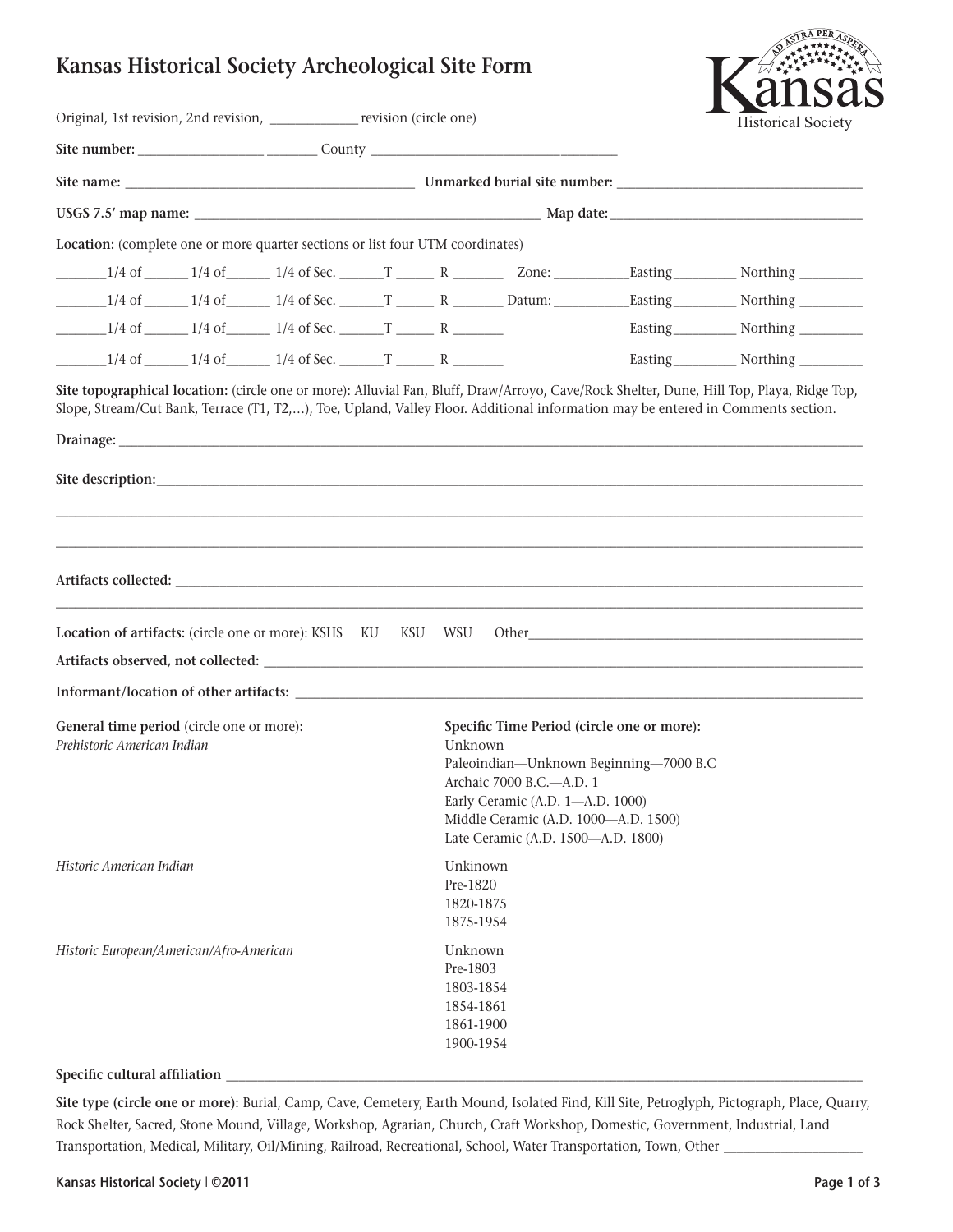## **Kansas Historical Society Archeological Site Form (continued)**



**Site number\_\_\_\_\_\_\_\_\_\_\_\_\_\_\_\_\_\_\_\_\_\_\_\_\_\_\_\_\_\_\_\_\_\_\_\_\_\_\_\_\_\_\_\_\_\_\_\_\_\_**

**Area of the site:** \_\_\_\_\_\_\_\_\_\_\_\_\_\_\_\_\_\_\_\_\_\_\_\_\_\_\_ sq. acres / meters (circle one).

**Single component, multicomponent horizontal, multicomponent vertical (circle one).**

**Present condition (circle one or more):** Brush, Construction, Cultivated, Fallow, Grassland, Never Disturbed, Woods, City/Town, Occupied, Eroded, Mined, Burned, Razed, Other

\_\_\_\_\_\_\_\_\_\_\_\_\_\_\_\_\_\_\_\_\_\_\_\_\_\_\_\_\_\_\_\_\_\_\_\_\_\_\_\_\_\_\_\_\_\_\_\_\_\_\_\_\_\_\_\_\_\_\_\_\_\_\_\_\_\_\_\_\_\_\_\_\_\_\_\_\_\_\_\_\_\_\_\_\_\_\_\_\_\_\_\_\_\_\_\_\_\_\_\_\_\_\_\_\_\_\_\_\_\_\_\_\_\_\_\_\_\_\_\_\_\_\_\_\_\_\_\_

**Describe any disturbance to the site:**\_\_\_\_\_\_\_\_\_\_\_\_\_\_\_\_\_\_\_\_\_\_\_\_\_\_\_\_\_\_\_\_\_\_\_\_\_\_\_\_\_\_\_\_\_\_\_\_\_\_\_\_\_\_\_\_\_\_\_\_\_\_\_\_\_\_\_\_\_\_\_\_\_\_\_\_\_\_\_\_\_\_\_\_\_\_\_\_\_\_\_\_\_\_\_\_\_

| Owner/Tenant:                                                                        |                           |  |  |  |                |  |
|--------------------------------------------------------------------------------------|---------------------------|--|--|--|----------------|--|
|                                                                                      |                           |  |  |  |                |  |
|                                                                                      |                           |  |  |  |                |  |
|                                                                                      |                           |  |  |  |                |  |
|                                                                                      |                           |  |  |  |                |  |
| ,我们也不能会有什么。""我们的人,我们也不能会有什么?""我们的人,我们也不能会有什么?""我们的人,我们也不能会有什么?""我们的人,我们也不能会有什么?""    |                           |  |  |  |                |  |
|                                                                                      |                           |  |  |  |                |  |
|                                                                                      |                           |  |  |  |                |  |
|                                                                                      |                           |  |  |  |                |  |
| Affiliation of recorder (circle one): KSHS<br>State/Federal/Archeological Contractor | KU KSU WSU KAA KCAS AASCK |  |  |  | Citizen Report |  |
|                                                                                      |                           |  |  |  |                |  |

**Map:** Attach a USGS 7.5 Minute quadrangle map or copy a portion of the map at a scale of 1:24,000 and indicate the site's location and its boundaries. Designate this map Page 3 of 3. Attach other maps, such as sketch maps that show important site features. Indicate north and show the scale on sketch maps.

**Other information:** Include sketches or photographs of artifacts or other items that pertain to the site if available.